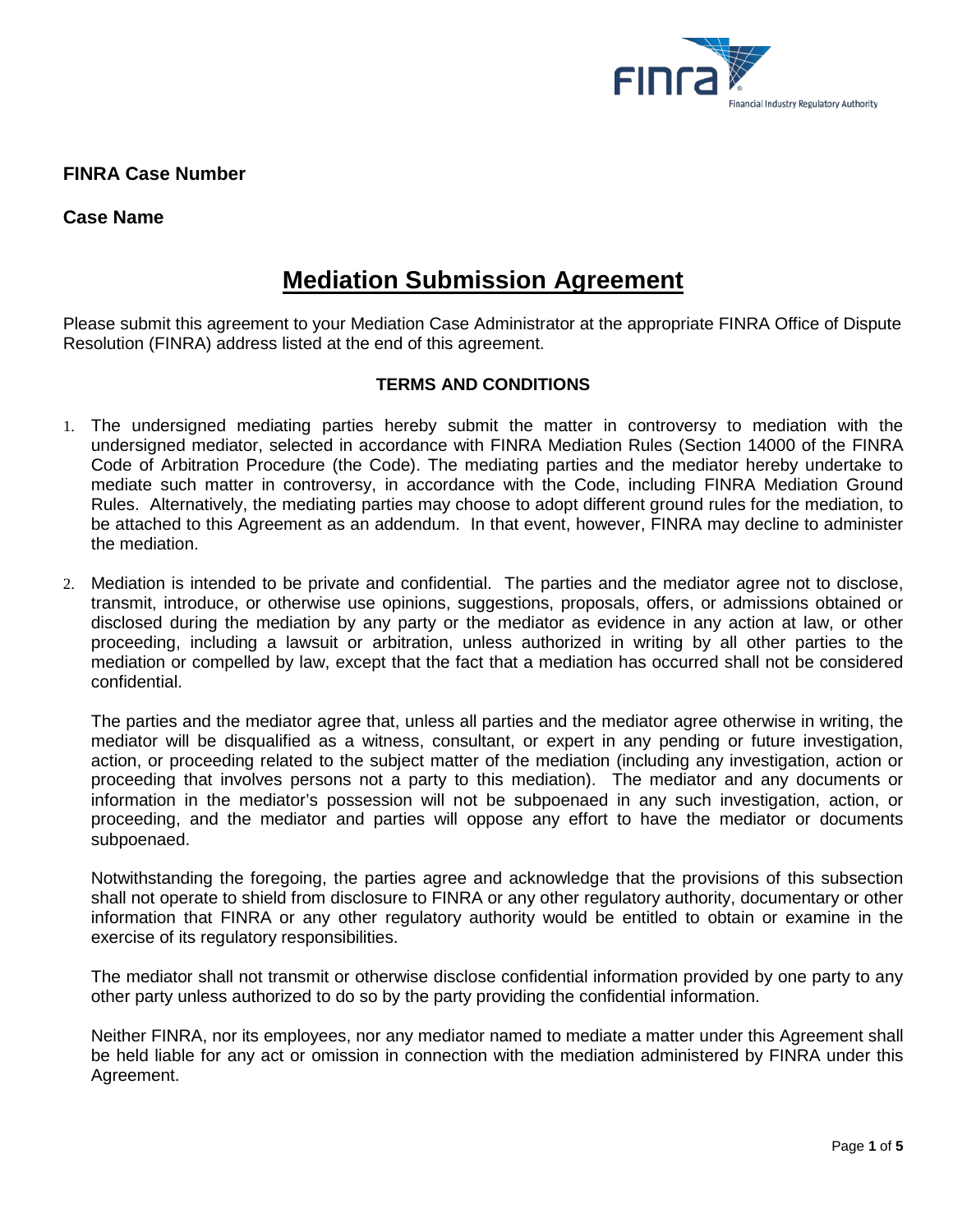

- **3. If the mediator is chosen by the mediating parties from outside of the FINRA mediator pool, the mediating parties hereby waive the right to request a self-disclosure statement from the mediator.**
- 4. The mediating parties agree that any related FINRA arbitration proceedings shall not be stayed or delayed without the consent of all parties to the arbitration proceedings and of all the arbitrators, if appointed.
- 5. The mediating parties agree to pay, and to deposit with FINRA, the estimated amounts of, mediator's fees and expenses, at the execution of this Agreement and/or as requested by FINRA. FINRA shall refund to the parties concerned any excess amounts from the deposits.

The mediating parties and the mediator agree that the mediator fees shall be:

#### **CHECK HERE:**

| (A) Mediator Hourly Rate per hour as specified in applicable sections of the Code. |
|------------------------------------------------------------------------------------|
|                                                                                    |
| (B) If other than hourly, fee and terms:                                           |
|                                                                                    |
|                                                                                    |
|                                                                                    |

### **CHECK HERE:**

| (A) | The mediating parties agree to apportion the mediator's fees and expenses<br>equally among themselves as specified in the Code. |
|-----|---------------------------------------------------------------------------------------------------------------------------------|
| B)  | The mediating parties agree to apportion the mediator's fees and expenses in the<br>following manner:                           |

- 6. The mediating parties each agree to pay FINRA the Administrative Fee specified in the Code at the execution of this Agreement, if applicable.
- 7. The mediating parties understand and agree that FINRA has the right to cease providing the mediation forum, and that the mediator may cease providing the mediation services, if at any time any mediating party fails to submit payments as requested by FINRA. FINRA may obtain the permission of the mediator to collect the payments on behalf of the mediator, and shall be reimbursed for any expenses incurred for the collection.
- 8. The undersigned parties covenant to comply with tax laws, as applicable.
- 9. The undersigned parties agree that any Settlement Agreement reached as a result of the mediation shall be binding and enforceable.
- 10. This Agreement may be executed in one or more counterparts and duplicates, and all such counterparts and duplicates shall together constitute one and the same binding, original document. Parties may attach additional execution page addendum as necessary, and such execution page addendum shall be part of this Agreement.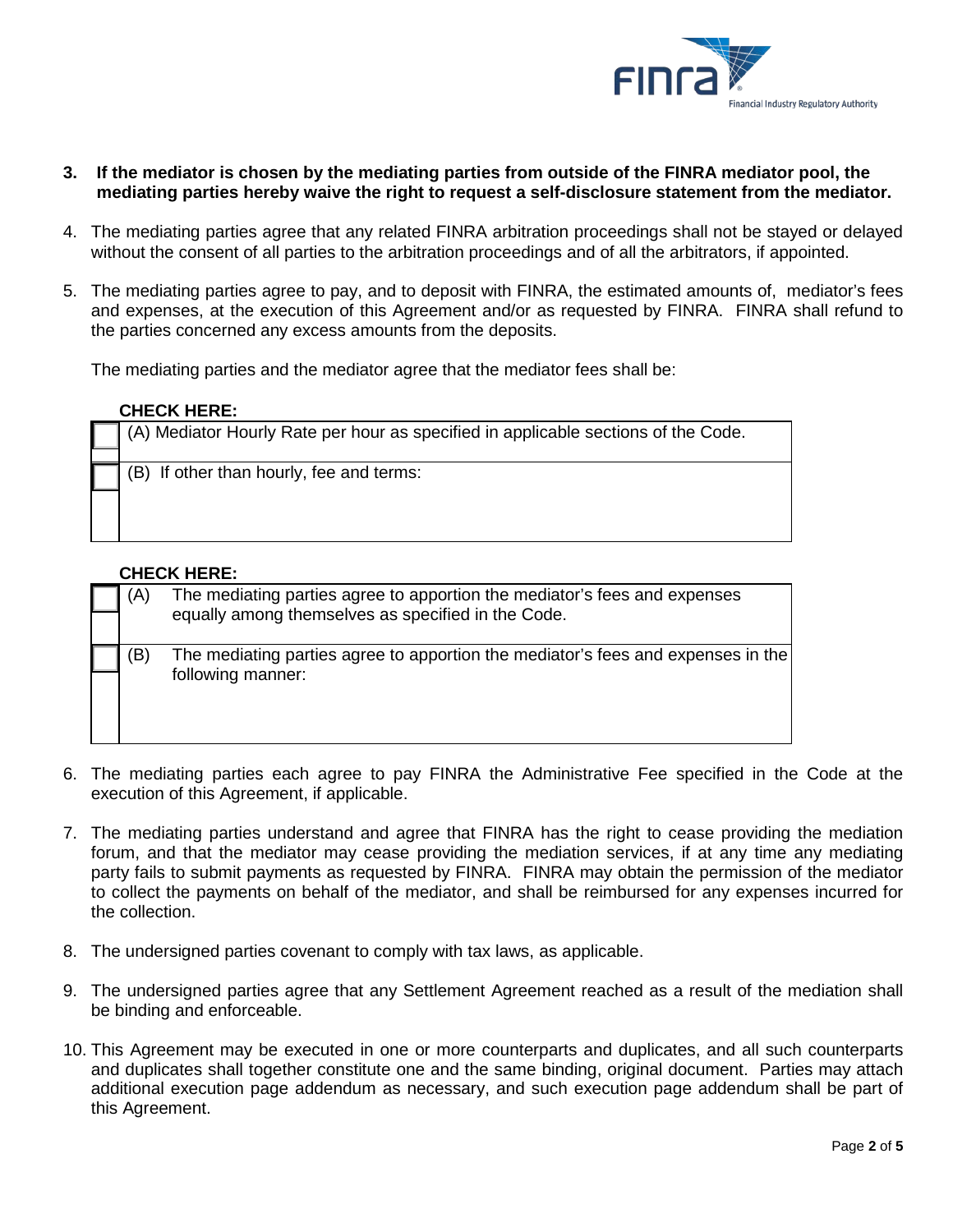

### 11. IN WITNESS WHEREOF, the parties hereto have signed and acknowledged the foregoing MEDIATION SUBMISSION AGREEMENT.

## **Electronic Signature**

By entering your electronic signature, you are stating that you are one of the following: (1) claimant; or (2) respondent; or (3) a person with legal authority to bind the claimant or respondent; or (4) a person with firsthand knowledge of the facts and actual or implied authority to act on behalf of the claimant or respondent; or (5) an attorney who has actual or implied written or verbal power of attorney from the claimant or respondent to sign on their behalf and thus, bind the claimant or respondent to the terms of the Mediation Submission Agreement as if they signed the form personally.

## **To sign this Mediation Submission Agreement electronically, you must:**

- 1. Enter the name of the party to this dispute
- 2. Enter your name
- 3. Sign personally below by entering your name and initials, preceded by "/s/" as shown in the following example: **Example: /s/ John Q. Public**
- 4. Indicate in the box (next to your signature) the capacity in which you are signing

# **Example: individual, representative, legal counsel, executor, trustee, corporate**

## **officer, mediator**

- 5. Enter the date that you sign the form
- 6. If more than 3 parties need to sign this agreement, please submit another form for the additional parties
- 7. Enter your email address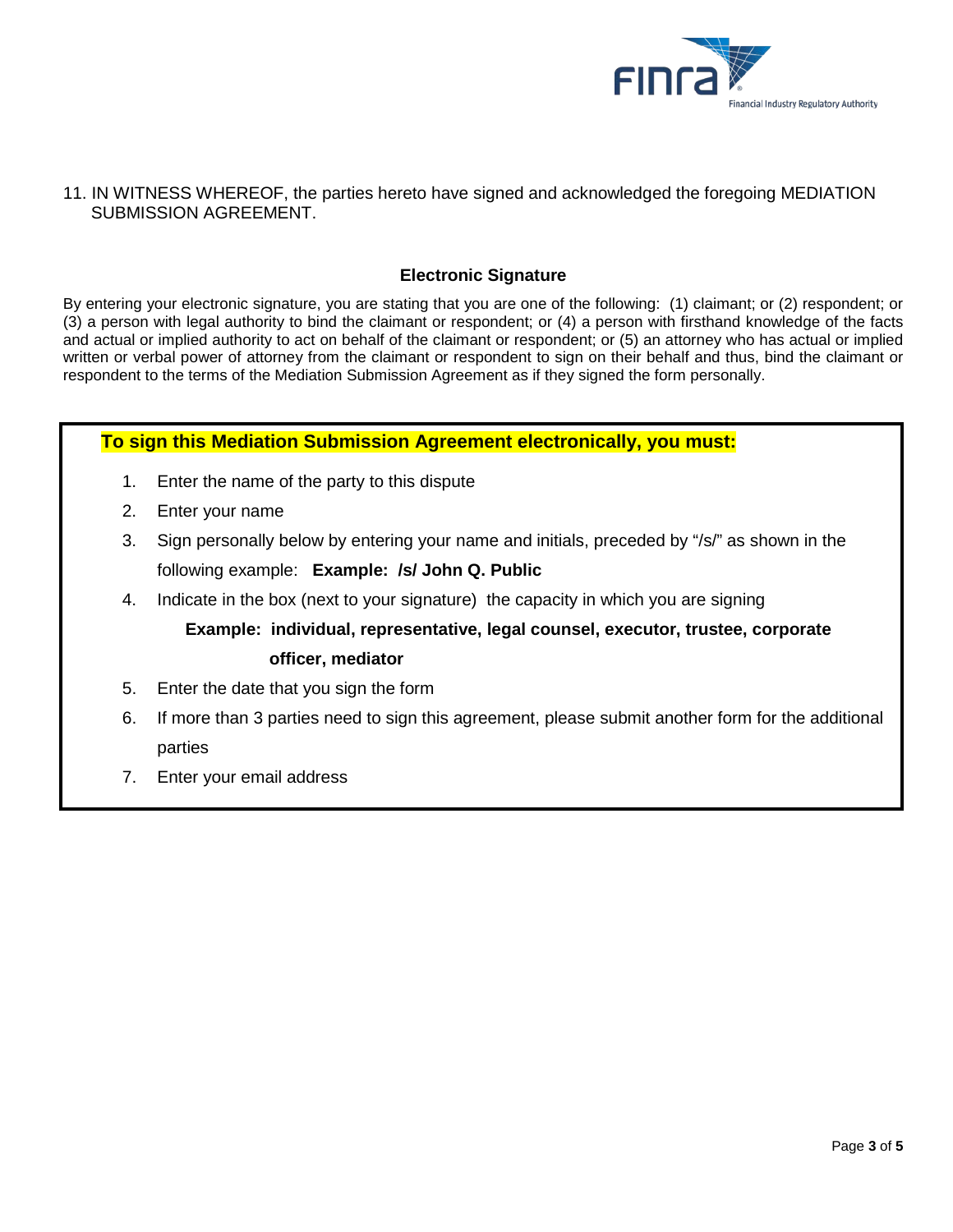

# **Mediating Parties and Mediator's Signature Page**

**Party representatives may sign on behalf of their clients.**

| <b>Mediator's Name</b>                                                                      |                  | <b>Mediator's Signature</b> | <b>Date</b>           |
|---------------------------------------------------------------------------------------------|------------------|-----------------------------|-----------------------|
| Capacity (example individual, representative,<br>legal counsel, trustee, corporate officer) |                  | <b>Date</b>                 |                       |
| <b>Name of Party to Dispute</b>                                                             | <b>Your Name</b> |                             | <b>Your Signature</b> |
| 6.                                                                                          |                  |                             |                       |
| Capacity (example individual, representative,<br>legal counsel, trustee, corporate officer) |                  | Date                        |                       |
| 5.<br>Name of Party to Dispute                                                              | <b>Your Name</b> |                             | <b>Your Signature</b> |
| legal counsel, trustee, corporate officer)                                                  |                  |                             |                       |
| Capacity (example individual, representative,                                               |                  | <b>Date</b>                 |                       |
| 4.<br><b>Name of Party to Dispute</b>                                                       | <b>Your Name</b> |                             | <b>Your Signature</b> |
|                                                                                             |                  |                             |                       |
| Capacity (example individual, representative,<br>legal counsel, trustee, corporate officer) |                  | <b>Date</b>                 |                       |
| Name of Party to Dispute<br>Name of Party to Dispute<br>3.                                  | <b>Your Name</b> |                             | <b>Your Signature</b> |
|                                                                                             |                  |                             |                       |
| Capacity (example individual, representative,<br>legal counsel, trustee, corporate officer) |                  | <b>Date</b>                 |                       |
| 2.<br>.<br>Name of Party to Dispute                                                         | Your Name        |                             | <b>Your Signature</b> |
| Capacity (example individual, representative,<br>legal counsel, trustee, corporate officer) |                  | <b>Date</b>                 |                       |
|                                                                                             |                  |                             |                       |
| 1.<br>-<br>Name of Party to Dispute                                                         | <b>Your Name</b> |                             | <b>Your Signature</b> |